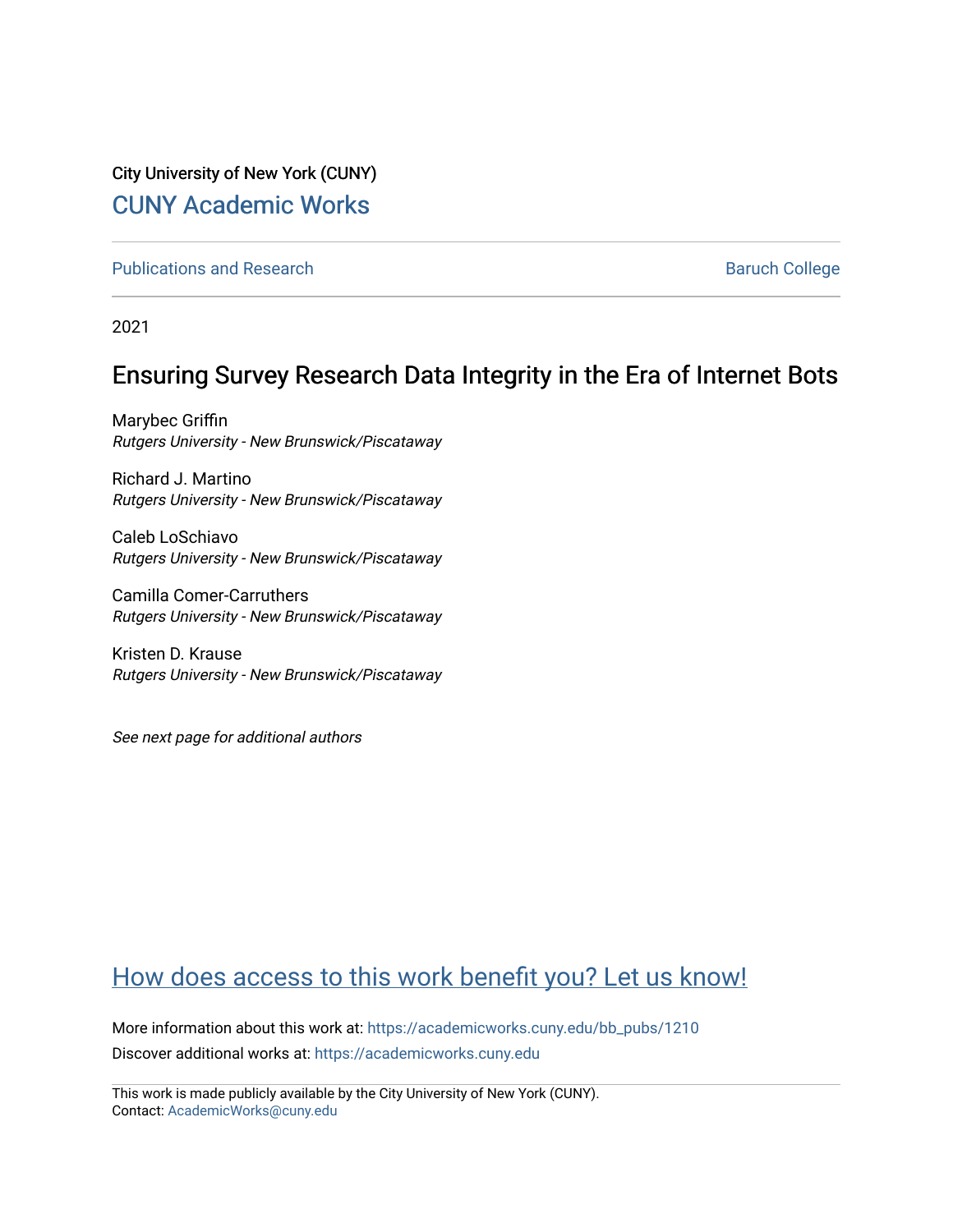### Authors

Marybec Griffin, Richard J. Martino, Caleb LoSchiavo, Camilla Comer-Carruthers, Kristen D. Krause, Christopher B. Stults, and Perry N. Halkitis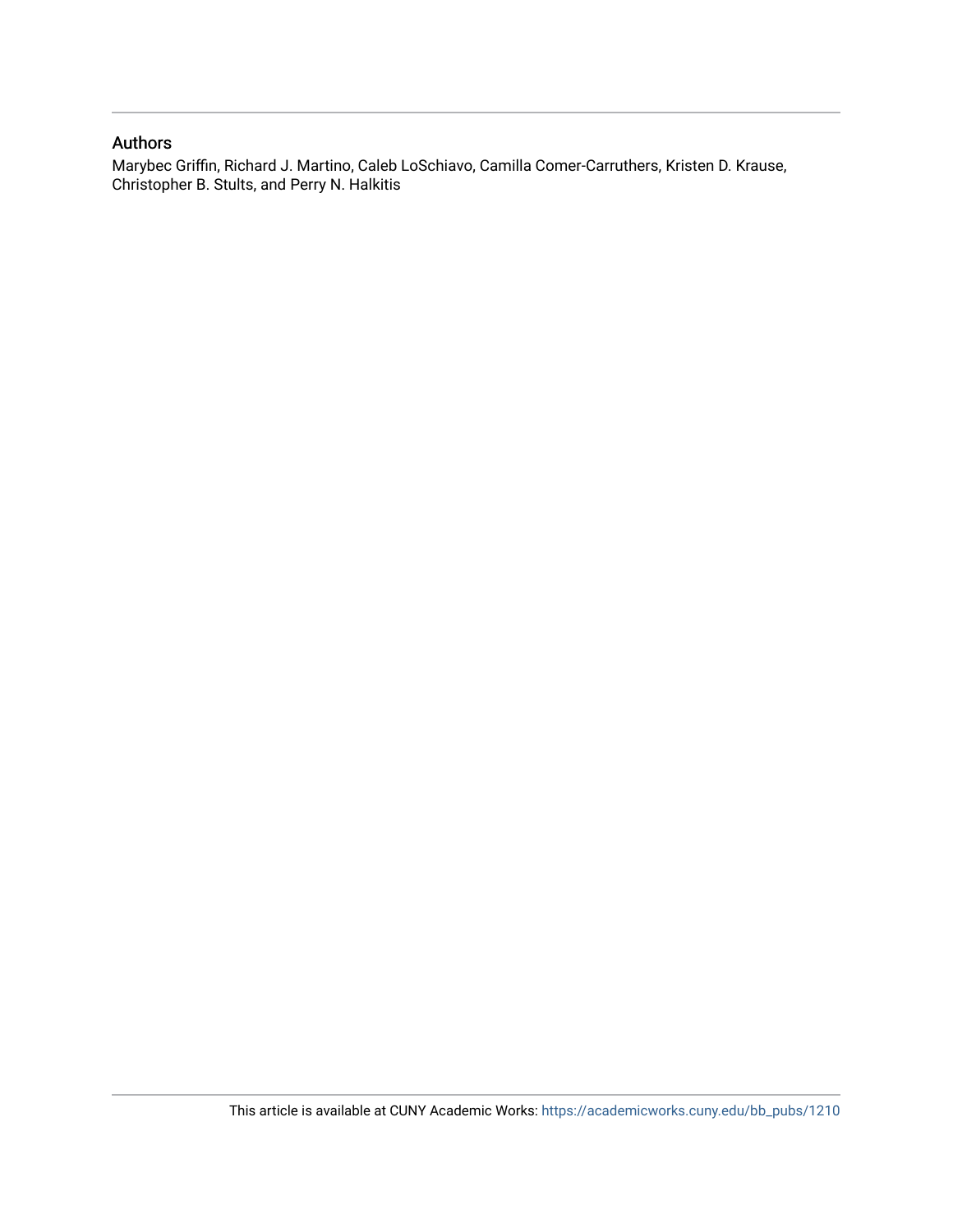

# **Ensuring survey research data integrity in the era of internet bots**

**Marybec Grifn1,[2](http://orcid.org/0000-0002-4840-3293) · Richard J. Martino<sup>2</sup> · Caleb LoSchiavo1,2 ·**  Camilla Comer-Carruthers<sup>1,2</sup> · Kristen D. Krause<sup>1,2</sup> · Christopher B. Stults<sup>2,3</sup> · Perry N. Halkitis<sup>2,4,5,6,7</sup>

Accepted: 28 September 2021 © The Author(s), under exclusive licence to Springer Nature B.V. 2021

#### **Abstract**

We used an internet-based survey platform to conduct a cross-sectional survey regarding the impact of COVID-19 on the LGBTQ+population in the United States. While this method of data collection was quick and inexpensive, the data collected required extensive cleaning due to the infltration of bots. Based on this experience, we provide recommendations for ensuring data integrity. Recruitment conducted between May 7 and 8, 2020 resulted in an initial sample of 1251 responses. The Qualtrics survey was disseminated via social media and professional association listservs. After noticing data discrepancies, research staff developed a rigorous data cleaning protocol. A second wave of recruitment was conducted on June 11–12, 2020 using the original recruitment methods. The five-step data cleaning protocol led to the removal of 773 (61.8%) surveys from the initial dataset, resulting in a sample of 478 participants in the frst wave of data collection. The protocol led to the removal of 46 (31.9%) surveys from the second two-day wave of data collection, resulting in a sample of 98 participants in the second wave of data collection. After verifying the two-day pilot process was efective at screening for bots, the survey was reopened for a third wave of data collection resulting in a total of 709 responses, which were identifed as an additional 514 (72.5%) valid participants and led to the removal of an additional 194 (27.4%) possible bots. The fnal analytic sample consists of 1090 participants. Although a useful and efficient research tool, especially among hard-to-reach populations, internet-based research is vulnerable to bots and mischievous responders, despite survey platforms' built-in protections. Beyond the depletion of research funds, bot infltration threatens data integrity and may disproportionately harm research with marginalized populations. Based on our experience, we recommend the use of strategies such as qualitative questions, duplicate demographic questions, and incentive raffles to reduce likelihood of mischievous respondents. These protections can be undertaken to ensure data integrity and facilitate research on vulnerable populations.

**Keywords** Survey research · Internet-based research · LGBTQ research

 $\boxtimes$  Marybec Griffin mcg197@sph.rutgers.edu

Extended author information available on the last page of the article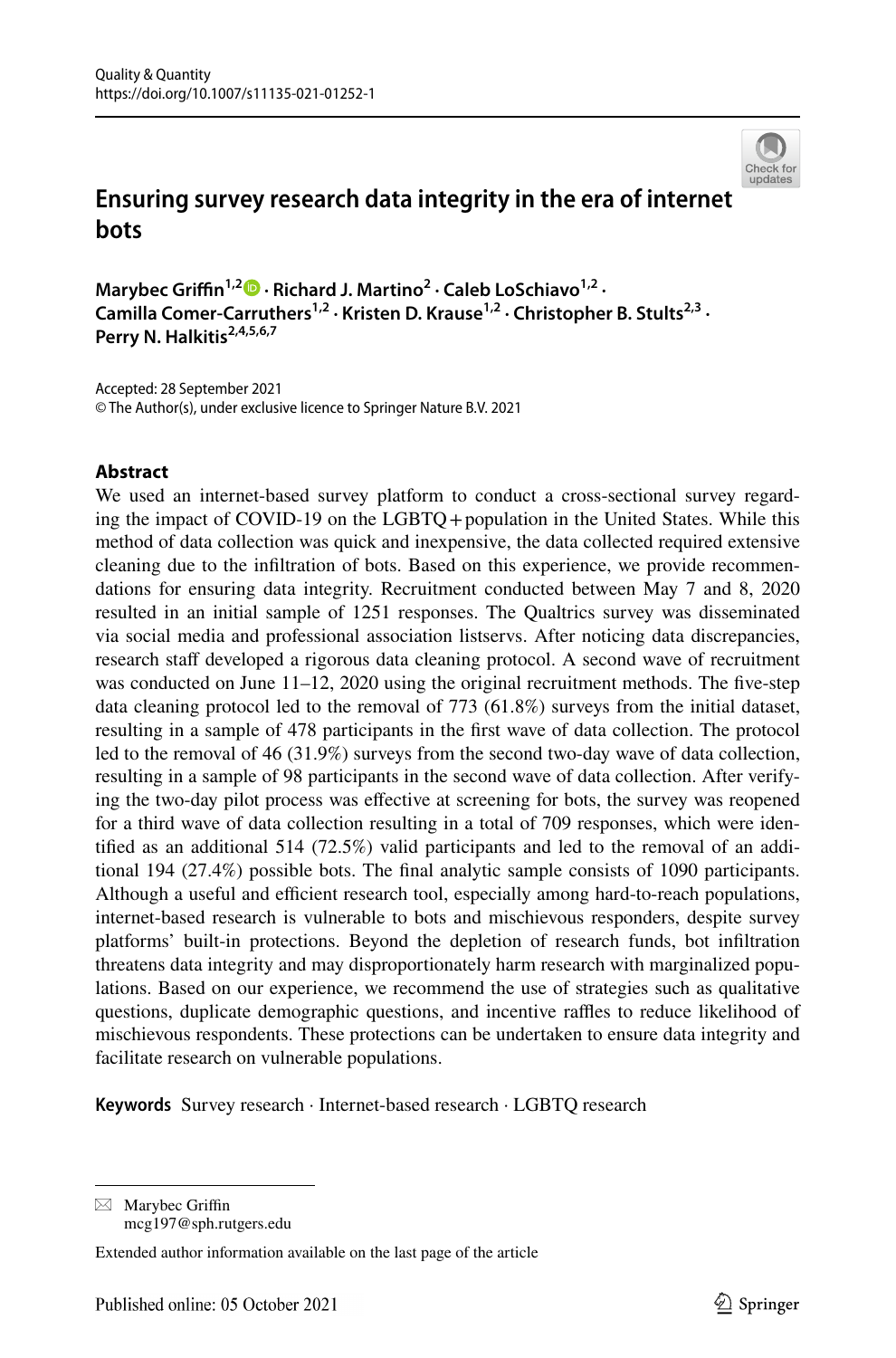#### **1 Introduction**

Internet-based research is becoming an increasingly useful tool for data collection, as it reduces the time needed to recruit participants and the number of staff needed for data collection (Das et al. [2018](#page-12-0); McMaster et al. [2017;](#page-12-1) Schonlau and Couper [2017](#page-12-2); Selm and Jankowski [2006](#page-13-0)). In 2020, the COVID-19 pandemic halted most in-person research activities precisely when novel research became most necessary. In order to conduct research on intersections of COVID-19 and social, economic, and health efects, numerous researchers turned to internet-based survey platforms (e.g., Qualtrics, SurveyMonkey, REDCap) to conduct research remotely. Given the future wave of peer-reviewed research using internet-based data collection methods, it is essential to ensure the integrity of these data.

Internet-based survey platforms are inexpensive, quick, and accessible ways to collect data. These mechanisms have been used to conduct research among rural populations (Campbell et al. [2018;](#page-11-0) Bowen and Ball [2020](#page-11-1)), sex workers (Thng et al. [2018;](#page-13-1) Bond et al. [2019](#page-11-2)), people who use substances (Schmidt et al. [2016;](#page-12-3) Sanchez et al. [2018](#page-12-4)), LGBTQ + populations (Guillory et al. [2018;](#page-12-5) McInroy [2016](#page-12-6); Stults et al. [2017](#page-13-2)), and social justice movements (Harvey [2017](#page-12-7)). Internet-based research is especially useful when conducting studies among marginalized populations or those deemed "hard to reach", as they minimize burdens of travel and time (Das et al. [2018](#page-12-0); McMaster et al. [2017;](#page-12-1) Schonlau and Couper [2017](#page-12-2); Selm and Jankowski [2006](#page-13-0)). Furthermore, internet-based surveys ofer anonymity to participants who may be less comfortable disclosing personal information or information about illegal activities (Das et al. [2018;](#page-12-0) Thng et al. [2018](#page-13-1); Bond et al. [2019;](#page-11-2) Schmidt et al. [2016](#page-12-3); Sanchez et al. [2018](#page-12-4)). This is especially important for adolescent populations who have not disclosed their sexual orientation or gender identity and who may live with family or friends that would not be supportive (Sterzing et al. [2018\)](#page-13-3). Individuals who do not feel comfortable participating in face-to-face research are often the most underrepresented in the population of interest and internet-based research ofers them an anonymous medium to participate in research as well as allowing researchers an opportunity to more fully explore the needs of the most vulnerable within marginalized populations (Sterzing et al. [2018](#page-13-3); Russomanno et al. [2019](#page-12-8); Iribarren et al. [2018](#page-12-9)).

Despite internal safety protocols and data protection mechanisms built into these survey platforms (i.e. ballot box stufng, bot detection, and reCAPTCHA), it remains extremely difficult to protect against bot infiltration of online survey research (Simone [2019](#page-13-4)). Bots, defned as computer software designed to perform automated tasks for users (Nwana [1996;](#page-12-10) Eslahi et al.  $2012$ ; Teitcher et al.  $2015$ ), can be created or downloaded within minutes and deployed to complete simple automated functions or fnd surveys ofering incentives (Yarrish et al. [2019](#page-13-6); Godinho et al. [2020\)](#page-12-12). It is important to note that this is not simply a human versus bot issue; rather human respondents are creating bots to complete surveys en masse for financial gain (Pozzar et al. [2020](#page-12-13)) as well as using other technology such as virtual private networks (VPN) and virtual private servers (VPS) to bypass safeguards against ballot box stuffing (Dennis et al. [2020\)](#page-12-14). In addition to concerns about data integrity, researchers face an ethical dilemma about the accidental misuse of research funds to pay for bot responses with money reserved for participant incentives. This is an area of growing concern as federal funds for scientifc research continue to decrease (Teitcher et al. [2015](#page-13-5)). Tools like reCAPTCHA offer additional protections against bot infiltrations, but are easily manipulated, and eligibility screeners can be easily deciphered with the necessary skills and time (Yarrish et al. [2019;](#page-13-6) Godinho et al. [2020\)](#page-12-12).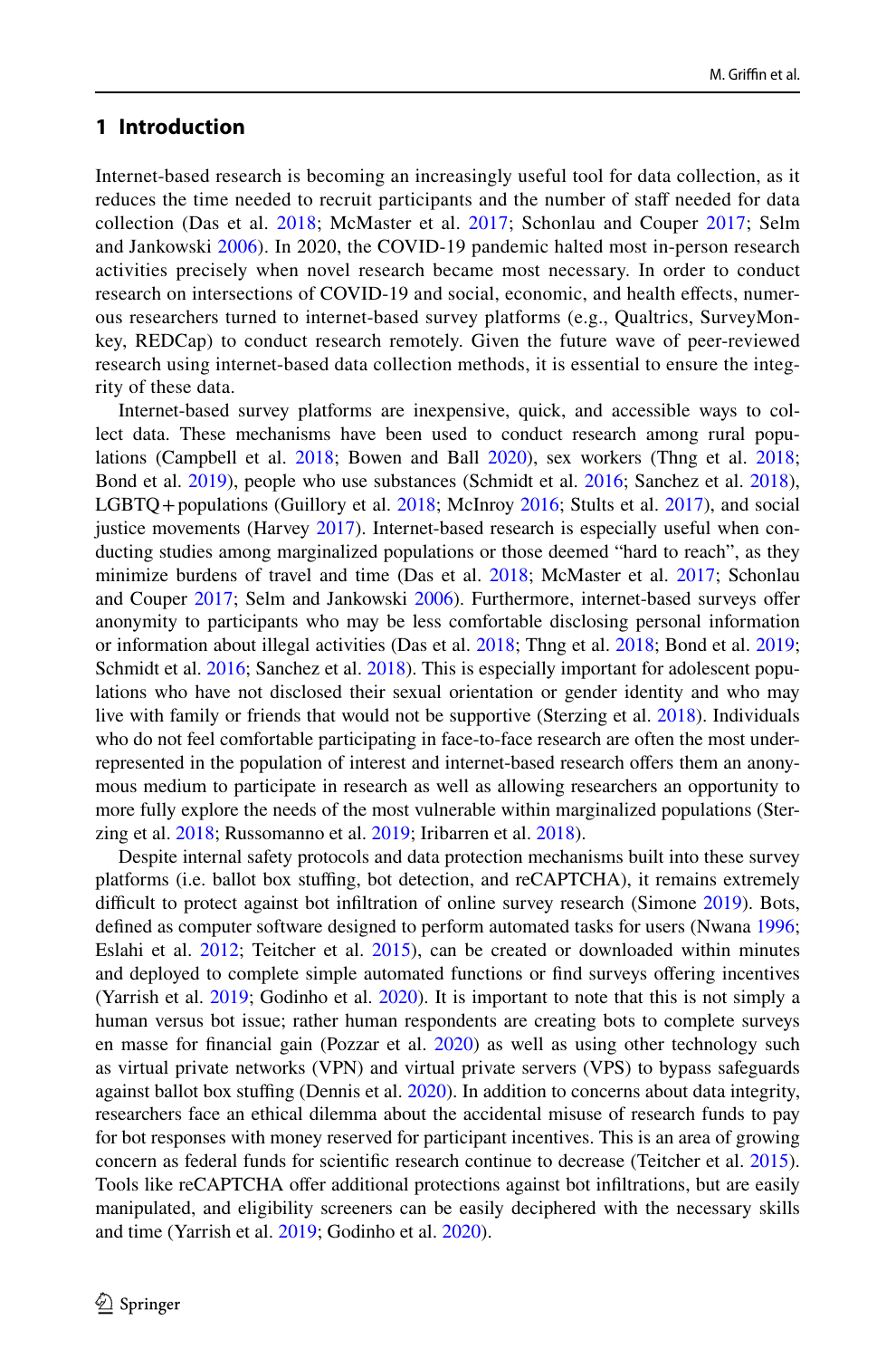The infltration of bots into internet-based research is fairly commonplace and may evade detection by research staff, especially if the staff are unaware of the existence of bots, their function, and the potential impact (Yarrish et al. [2019;](#page-13-6) Godinho et al. [2020;](#page-12-12) Buchanan and Scofeld [2018](#page-11-3)). Bot creation is a lucrative form of income, with incentives acting as a reward for bot creation (Yarrish et al. [2019](#page-13-6)). If data are not closely monitored, bots may complete hundreds of surveys before the activity is detected (Yarrish et al. [2019;](#page-13-6) Godinho et al. [2020;](#page-12-12) Buchanan and Scofeld [2018\)](#page-11-3) and may exhaust research funds allocated to incentives while leaving researchers with unusable data.

When considering both the increased reliance on internet-based surveys and the ease with which bots are created, it remains unclear whether internet-based survey platforms are helpful or harmful to research. This is especially relevant to research conducted with marginalized populations, for whom internet-based research may be more vulnerable to bot infltration and other "mischievous responders" (Cimpian et al. [2018](#page-12-15)). Mischievous responders have been defned as survey respondents who intentionally mislead researchers by providing untruthful responses to survey items (Cimpian et al. [2018\)](#page-12-15). Internet-based survey platforms may not uplift the voices of marginalized populations, instead further suppressing these voices by reducing data integrity.

Our survey was designed to understand the impact of COVID-19 on lesbian, gay, bisexual, transgender, and queer (LGBTQ+) communities in the Unites States. The purpose of this brief report is to highlight the problems associated with conducting research using internet-based survey platforms and to propose that researchers who conduct internet survey research implement a multi-faceted approach to preserving data integrity including changes to participant incentives as well as data cleaning protocols to help identify and remove bot-based responses.

#### **2 Methods**

#### **2.1 Study design**

A cross-sectional, internet-based study was conducted from May to July 2020 to understand the effects of COVID-19 on LGBTQ + populations in the United States. Eligible participants were 18 years or older, LGBTQ-identifed, and lived in the U.S or U.S territories. The survey included measures assessing demographics, substance use, sexual behavior, intimate partner violence, mental health, general health, HIV status, medication adherence, healthcare access, and COVID-19. Email addresses were recorded in a separate Qualtrics survey to facilitate delivery of incentives. The link to the incentive survey was only made available at the end of the COVID-19 survey. To ensure all COVID-19 surveys were anonymous and confdential, we were not able to collect email addresses in the same survey. The [BLINDED] Institutional Review Board approved the study protocol.

Research staff conducted internet-based recruitment in stages through professional organizations' email listservs, institutional social media accounts, and personal social media accounts. All recruitment advertising mentioned that the study was focused on the experiences of LGBTQ+people and COVID-19 but was left intentionally vague around eligibility for the study beyond sexual orientation and gender identity to ensure that respondents could not complete the screener questions with eligible responses. Recruitment posts referenced a \$5 electronic gift card for survey completion. Interested participants answered several screener questions at the beginning of the Qualtrics survey and, if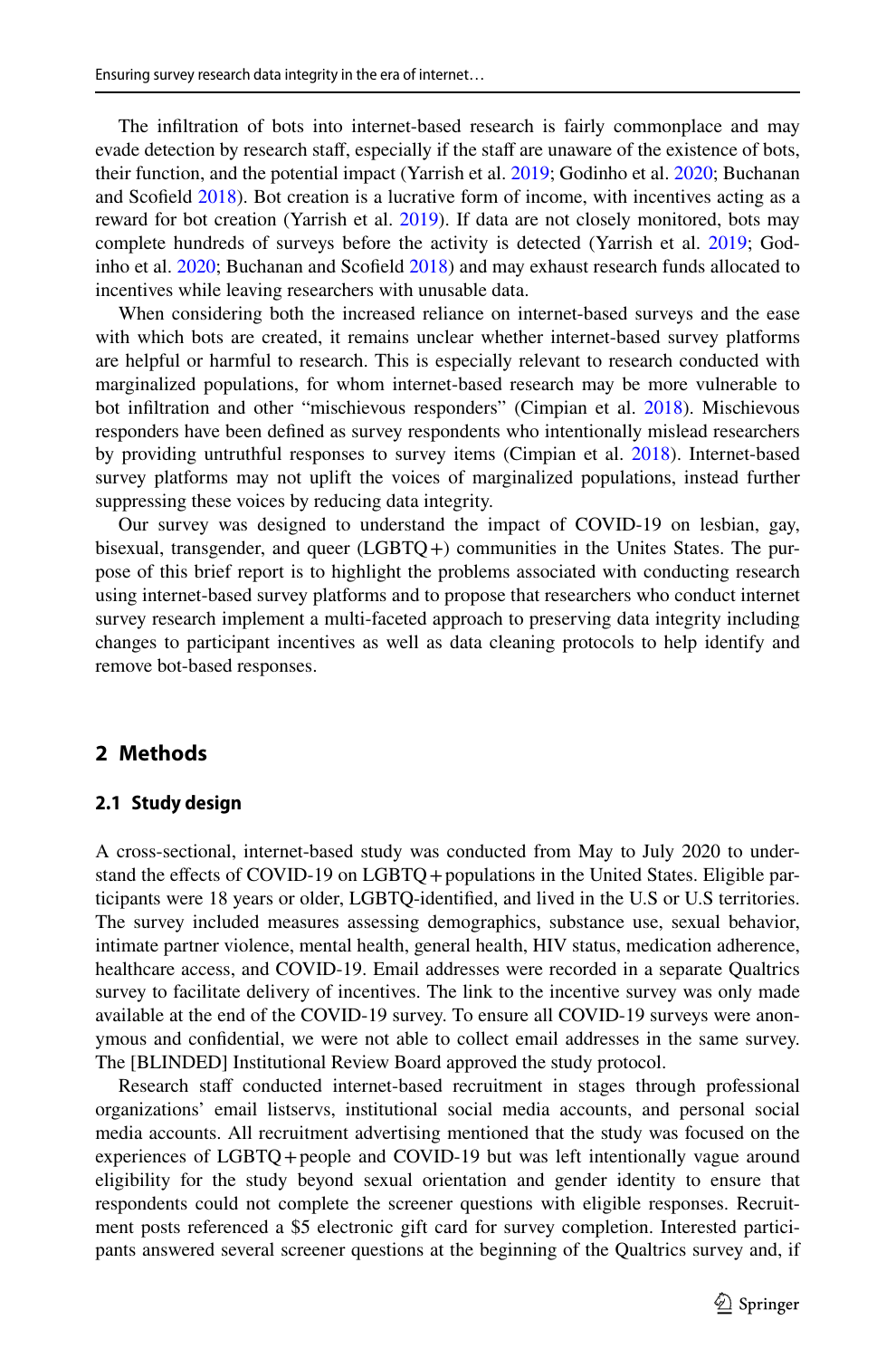eligible, provided tacit consent prior to enrollment. After completing the COVID-19 survey, participants were directed to a separate survey to enter their email address for compensation. Participants could also complete the survey and opt out of the incentive.

#### **2.2 Bot detection and protection**

The detection of bots and the protection of data quality is a tri-fold process that includes intentional design choices for the survey, recruitment, and data cleaning steps. Separately, neither of these three steps are sufficient to reduce the number of bots; however, taken together the three processes create a strong protocol for reducing the number of bots who take internet-based surveys and removing the bot responses that bypass the other processes. For surveys, there are a number of built in survey protection settings across survey platforms. While Qualtrics survey protection settings, such as prevent ballot box stufing (a tool that places a cookie in the browser once a person has submitted a response), reCAPTCHA (Completely Automated Public Turing Test to tell Computers and Humans Apart) scores (a question placed prior to the survey asking the respondent to identify certain items in pictures or replicate a series of letters), bot detection (a Qualtrics survey question that indicates a reCAPTCHA score that relates to the probability that the respondent is a bot), and HTTP referer verifcation (an option that verifes all responses come from a specifc link) were activated at the launch of the survey, sophisticated bots were able to bypass these protective measures. Data were collected in two waves, before and after botdetection. Initially, research staff conducted recruitment between May 7 and 8. Discrepancies in numbers of completed COVID-19 and incentive surveys prompted staf to pause recruitment and examine these inconsistencies, with the latter being much higher indicating that bots had specifcally targeted the incentive survey. Creating two separate surveys and thereby unlinking the data from the incentive survey proved to be an efective strategy to reduce the likelihood of bots compromising the integrity of the data but ofered no protection from depleting the research funds designated for participant incentives. Once the initial data were purged of bot-responses, as described below, the research team disseminated the survey again over an initial two-day trial period between June 11 and 12, using the same venues as in the initial recruitment.

#### **2.3 Changes to recruitment**

The second process to remove internet bots involves changing recruitment strategies. Prior to launching the second wave, the following protections were implemented. First, we changed the incentive structure such that, instead of a guaranteed \$5 gift card, participants would enter a raffle for one of ten \$100 gift cards. To prevent bots designed to identify incentive surveys, recruitment materials did not mention the gift card's value. Second, hidden questions were included throughout the survey by using the hide jQuery method in the edit question JavaScript function available through Qualtrics for the specifc questions. Humans would not see the question, but bots could fll in an answer since the bots may not be designed to read JavaScript. Third, demographic questions were randomly repeated throughout the survey to check for consistency. Finally, non-U.S. IP addresses were fltered to a separate survey.

In addition to the data cleaning protocol, we developed a data integrity protocol that helped prevent bots from taking the survey as well as to identify non-human responses. The frst step was to change participant incentives for completing the survey. In the frst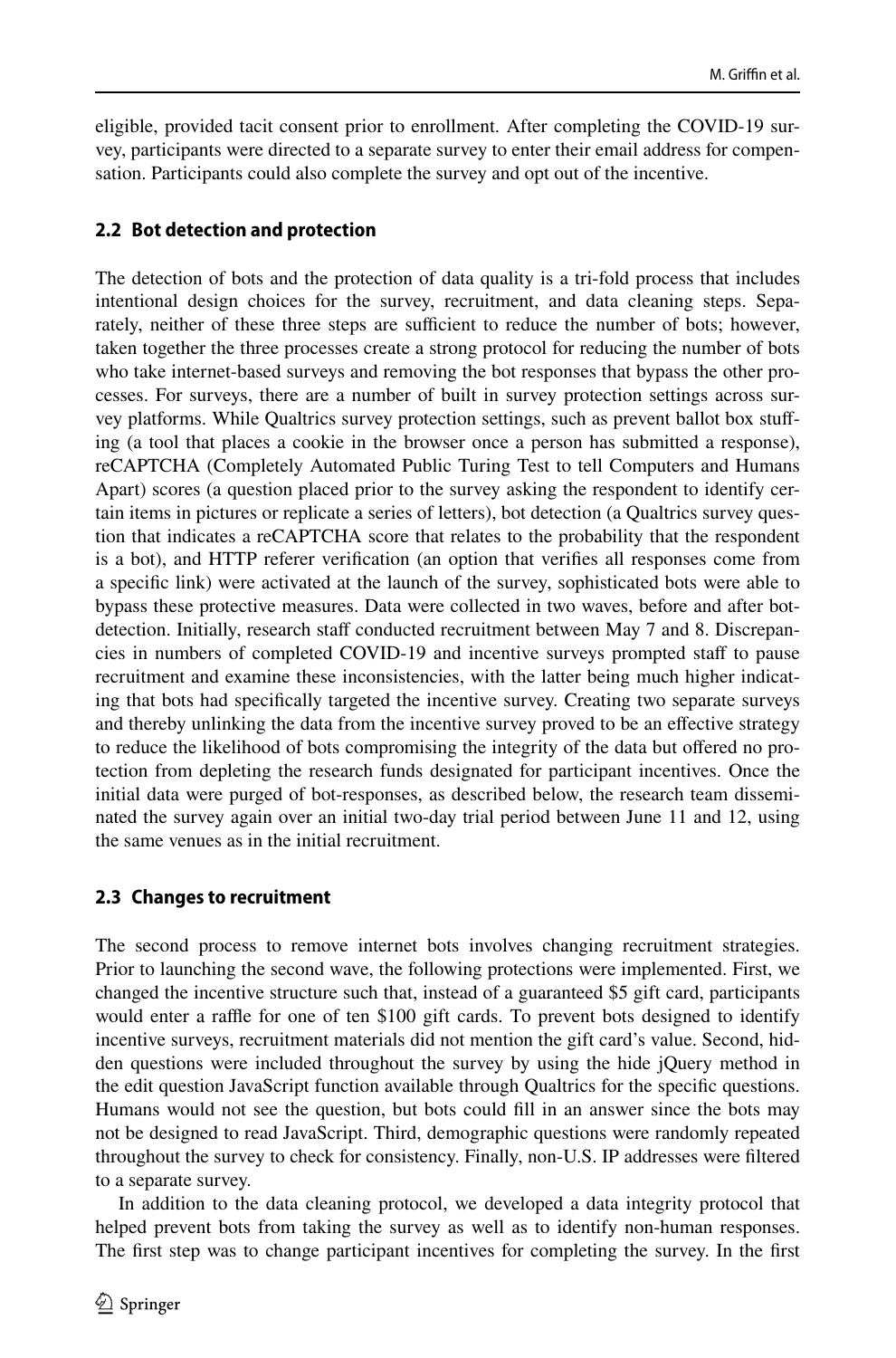wave of the survey, the first 200 participants were offered a \$5 electronic gift card. In the second wave of the survey, participants were entered into a raffle to win one of ten \$100 gift cards. Although the amount allocated for participant incentives did not change, the number of bot responses that completed the survey decreased from 633 in the frst release to 23 in the second release. This change in incentive strategy was the most efective tool to disincentivize bot-based responses.

#### **2.4 Data cleaning**

The third process to protect data from internet bots was a two-part data cleaning plan.. For the COVID-19 survey, the research team developed a five-step data integrity protocol. First, we removed responses that did not complete at least 60% of the survey. Second, we used Google's invisible reCAPTCHA V3 to identify possible bots, which protects against bots and other automated programs by grading users based off a series of criteria, such as typing speed and number of requests from IP addresses (Google Developers [2020](#page-12-16); Qual-trics [2021\)](#page-12-17). We removed responses with a reCAPTCHA score of less than 0.5 from Google's reCAPTCHA V3 as suggested by the Google's developer guide (Google Developers [2020;](#page-12-16) Qualtrics [2021\)](#page-12-17). Third, we removed outlier response times, defned as under 5 and over 30 min. We selected this time limits based on the average time it took study staff to completed the survey during the pilot testing of the survey. During this process, the average time for completion of the survey was  $12.9$  min  $(SD=6.1)$ . Fourth, we removed any responses to the qualitative survey question "How has coronavirus (COVID-19) afected your life? Please tell us as much as you feel comfortable sharing." that were exact duplicates. It should be noted that a simple logical response check is not sufficient for detecting bot responses as many bots are capable of providing logical responses to qualitative questions similar to chatbots (Augello et al. [2017\)](#page-11-4). Finally, the remaining responses were checked for conficting data. These included demographic inconsistencies (e.g., those who reported their sex assigned at birth as male and their gender identity as transgender male) and population discrepancies (e.g., those who reported living in a rural area and reported a ZIP code in a large city). Methods of detecting internal consistency, such as Even–Odd consistency and examining for straightlining (Kim et al. [2019](#page-12-18); Ward and Pond [2015](#page-13-7)), were not used in the data cleaning process for bots because the order of answer choices for most questions were randomized.

For the incentive survey, the research staff developed a four-step process to preserve data integrity and ensure actual participants received incentives. First, we removed email address that already received compensation. Second, we removed responses that included duplicate email or IP addresses (Dennis et al. [2020](#page-12-14)). It is important to note that users were able submit multiple email addresses and use a VPN or VPS to change their IP addresses. Third, two trained research staff independently identified potential bots from the list of submitted emails, using the following protocol based on the research teams observations: the email address should not appear as random letters and the email addresses should not end in numbers exceeding four digits as these characteristics are an indication of a bot generated email address and had similar characteristics of examples from Gmail bulk account creators that can be built or bought online (Wang et al. [2017\)](#page-13-8). In the fnal step, a third researcher checked for discrepancies between the lists and made fnal determinations regarding if the email was a human or bot. Gift cards were distributed to the fnal list of human-designated email addresses. It is important to note that eligible participants may have been incorrectly excluded from the incentive, however, participants at the beginning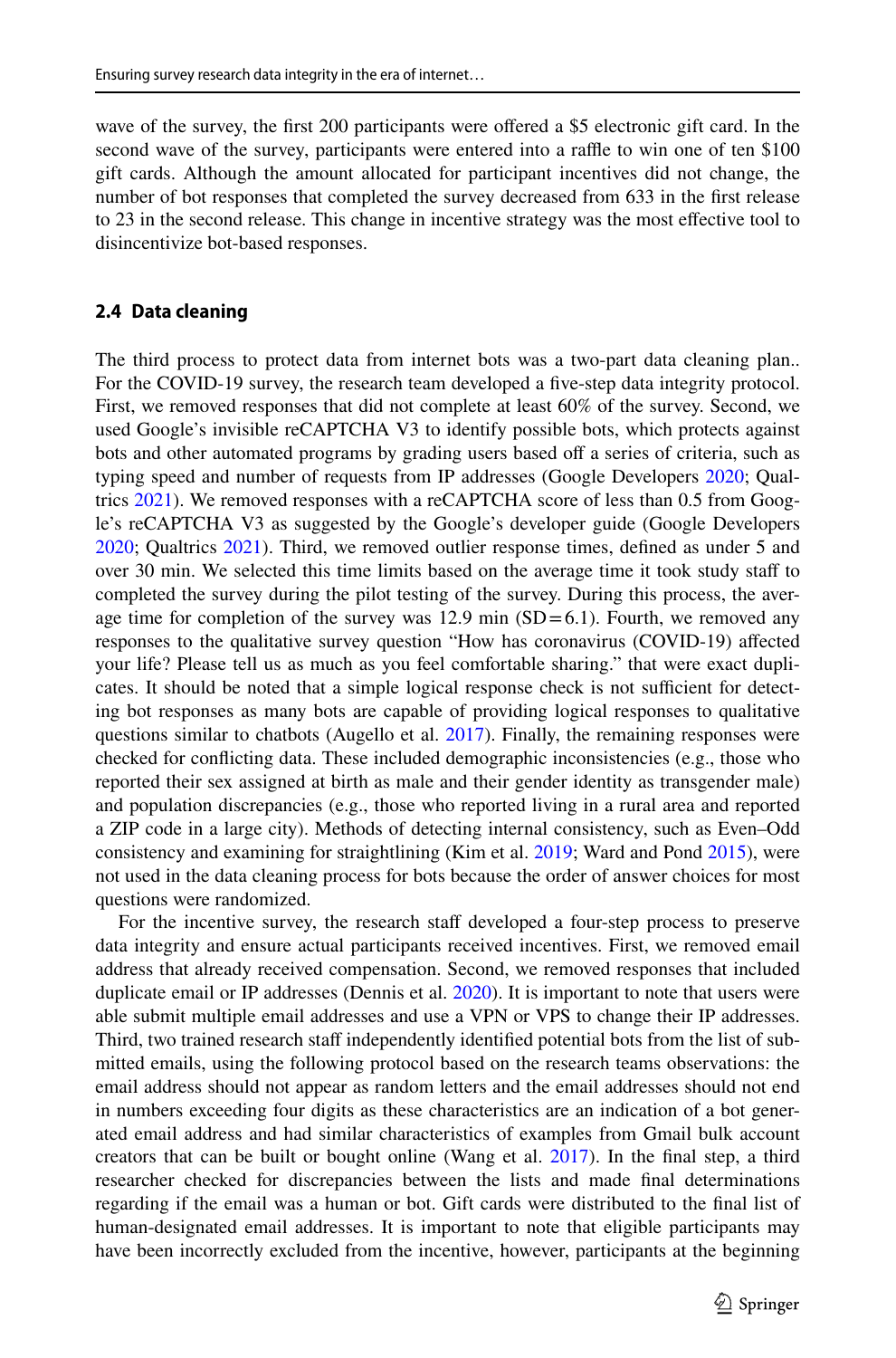of each survey were given our email address if they had any issues with the survey or receiving their expected incentive. To date, we have not received any inquiries about missing incentives.

#### **3 Results**

During the initial two-day recruitment period (Wave 1), the COVID-19 survey had a total of 1286 respondents, with 1251 (97.3%) eligible responses and 35 ineligible responses (2.7%). The incentive survey had more responses than the COVID-19 survey (*n*=1348), an indicator that bots and/or mischievous respondents were bypassing the survey protection settings. For eligible responses, the total time to complete the survey ranged from 0.[1](#page-8-0)3 to 955 min ( $M = 17.99$ ,  $SD = 35.84$ ). Table 1 describes the changes in the number of responses as a result of the cleaning plan, across each of the steps of data cleaning for both waves of the COVID-19 survey. For the incentive survey, a total of 1348 email addresses were recorded. Table [1](#page-8-0) describes the changes in the number of responses as a result of the cleaning plan. Overall, a total of 719 (86.0%) respondents were identifed as bots and 170 (14.0%) identifed as humans.

#### **4 Discussion**

This study contributes to the limited knowledge of bot behavior during internet-based survey research. As technology becomes more widely available and the average computer literacy of individuals increases, bot detection will become an increasingly larger threat to the integrity of peer-reviewed literature. Despite the threats posed by bot-based responses, researchers should not reject the idea of conducting internet based research. With additional considerations around an integrated approach to survey design, recruitment, and data cleaning that reduces the number of bots able to complete the survey and protocols to remove the bot-based responses from the data set, internet-based research remains an efective tool to engage hard to reach populations in research. This study ofers a blueprint data cleaning protocol for future internet-based research studies.

Our findings indicate that the built-in data safety mechanisms are not a sufficient deterrent to bots from accessing surveys. Although we used the enhanced settings in Qualtrics, including reCAPTCHA technology, 773 (61.8%) of our survey respondents were identifed as bots in our data integrity protocol. Bots were able to circumvent survey protection mechanisms such as prevention of ballot stuffing and use of HTTP referrers to protect the incentive survey. Due to the limitations of automated bot-detection software, the research team developed the following human checks for our data integrity protocol.

A large portion of our data-integrity protocol relied on a qualitative survey question where we asked the participants about other issues related to COVID-19 and the LGBTQ+community. Although we did not require an answer to this question, it proved essential in helping identify bot responses as we identifed 88 (13.3%) bots in the form of exact duplicate responses that most likely would not happen by chance. However, we note that we cannot be certain that all duplicate responses were from bots. One example of an exact duplicate response was: "As a result of social isolation, coronavirus has reduced my working hours, reduced my income and shortage of living materials ", which was submitted for 11 diferent observations. The utility of qualitative items for bot detection is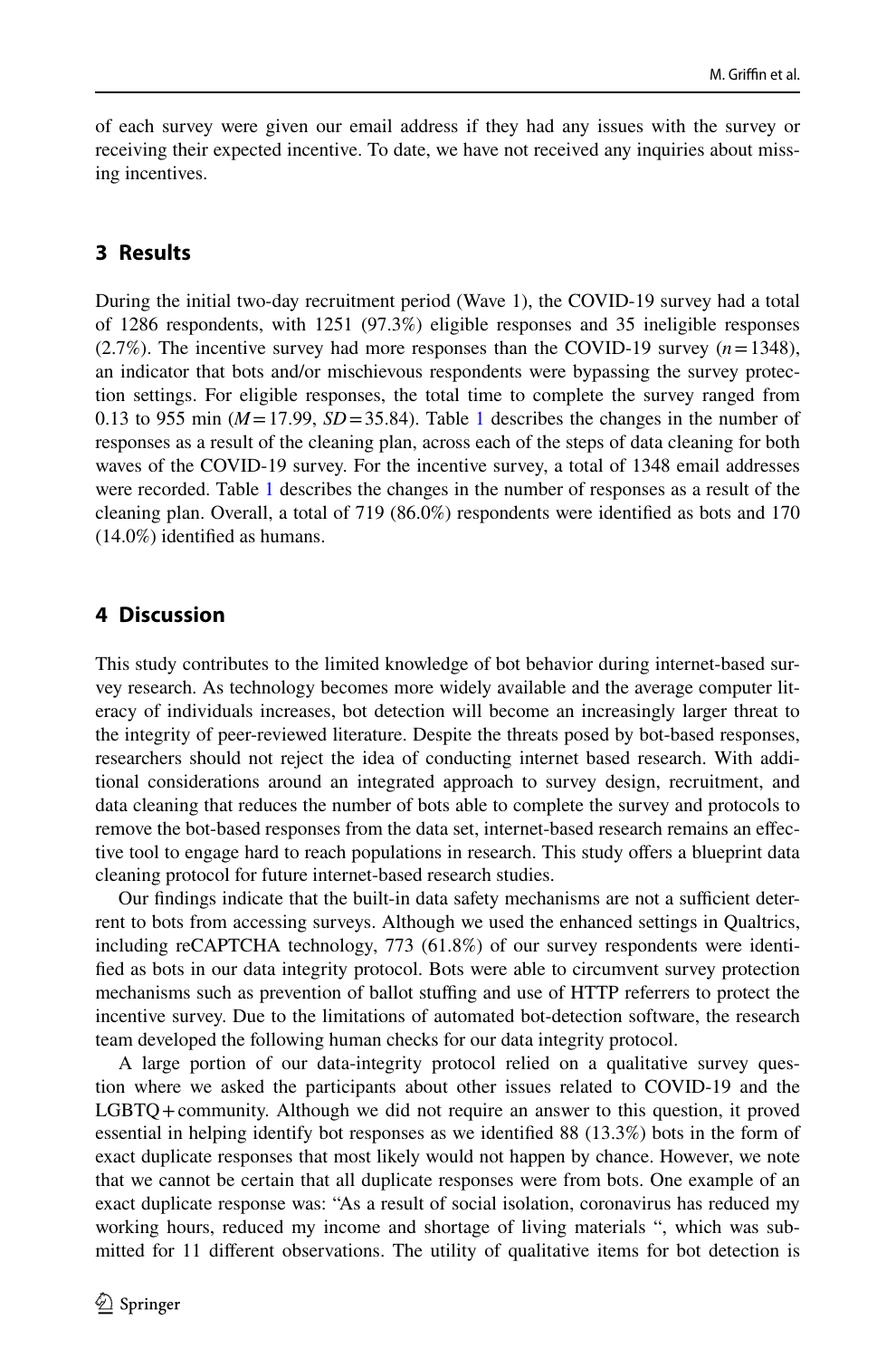<span id="page-8-0"></span>

| ׇ֚֬֕                   |
|------------------------|
| ׅ֖֚֚֡֡֬֝֬֝֬֝<br>i<br>j |
| j<br>١                 |
|                        |
|                        |
|                        |
|                        |
|                        |
|                        |
| l                      |
|                        |
| $\ddot{\phantom{a}}$   |
| ļ                      |
|                        |
| ׇ֚֘                    |
| l                      |
|                        |
| į<br>ļ<br>i            |
|                        |
| I                      |
| i<br>5                 |

|                   | Table 1 Data cleaning steps and remaining number of eligible observations for COVID-19 survey and incentive surveys |                        |                      |          |                        |       |
|-------------------|---------------------------------------------------------------------------------------------------------------------|------------------------|----------------------|----------|------------------------|-------|
|                   | Criteria                                                                                                            | Total number of obser- | Observations dropped |          | Observations remaining |       |
|                   |                                                                                                                     | vations                | $\overline{z}$       | Row %    | Z                      | Row % |
|                   | 2020)<br>Wave 1 COVID-19 survey (May 7-8,                                                                           |                        |                      |          |                        |       |
| Step 1            | Did not complete survey                                                                                             | 125                    | $\frac{40}{5}$       |          |                        | 88.8  |
| Step <sub>2</sub> | reCAPTCHA score less than 0.5                                                                                       | $\Xi$                  | 190                  | 17.1     | 921                    | 82.9  |
| Step 3            | Response time less than 5 min or greater than 30 min                                                                | 921                    | 259                  | 28.1     | 662                    | 71.9  |
| Step 4            | Response to COVID qualitative question was an exact duplicate                                                       | 662                    | 88                   | 13.3     | 574                    | 86.7  |
| Step 5            | en ZIP Code and population size<br>Discrepancies betwe                                                              | 574                    | 57                   | 9.9      | 517                    | 90.1  |
| Step 6            | Discrepancies between working from home and identifying as an essen-<br>tial worker that cannot work from home      | 517                    | 36                   | 7.0      | 481                    | 93.0  |
| Step 7            | Discrepancies between gender identity and sex assigned at birth                                                     | 481                    | 3                    | 0.6      | 478                    | 99.4  |
|                   | Wave 2 COVID-19 survey (June 11-12, 2020)                                                                           |                        |                      |          |                        |       |
| Step 1            | Did not complete survey                                                                                             | $\frac{14}{4}$         | ಔ                    | 16.0     | $\overline{2}$         | 84.0  |
| Step 2            | reCAPTCHA score less than 0.5                                                                                       | 121                    | $\mathbf{c}$         | 1.7      | 119                    | 98.3  |
| Step 3            | Response time less than 5 min or greater than 30 min                                                                | 119                    | 그                    | 11.8     | 105                    | 88.2  |
| Step 4            | Response to COVID qualitative question was an exact duplicate                                                       | 105                    | $\circ$              | $_{0.0}$ | 105                    | 100.0 |
| Step 5            | Discrepancies between ZIP Code and population size                                                                  | 105                    | $\overline{r}$       | 67       | 98                     | 93.3  |
| Step 6            | Discrepancies between working from home and identifying as an essen-<br>tial worker that cannot work fromhome       | 98                     | $\circ$              | $\rm{C}$ | 98                     | 100.0 |
| Step 7            | Discrepancies between gender identity and sex assigned at birth                                                     | 98                     | 0                    | $_{0.0}$ | 98                     | 100.0 |
| Incentive survey  |                                                                                                                     |                        |                      |          |                        |       |
| Step 1            | Gift card already sent                                                                                              | 1348                   | 496                  | 36.80    | 852                    | 63.20 |
| Step 2            | Did not complete survey                                                                                             | 852                    | $\overline{16}$      | $1.88\,$ | 836                    | 98.12 |
| Step 3            | reCAPTCHA score less than 0.5                                                                                       | 836                    | 117                  | 14.00    | 719                    | 86.00 |
| Step 4            | Response time outliers                                                                                              | 719                    | 239                  | 33.24    | 480                    | 66.76 |
| Step 5            | Bot detection questions answered incorrectly                                                                        | 480                    | $\circ$              | 1.25     | 474                    | 98.75 |
| Step 6            | Duplicate email or IP address                                                                                       | 474                    | 47                   | 9.92     | 427                    | 90.08 |
| Step 7            | screening<br>Initial research staff                                                                                 | 427                    | 170                  | 39.81    | 257                    | 60.19 |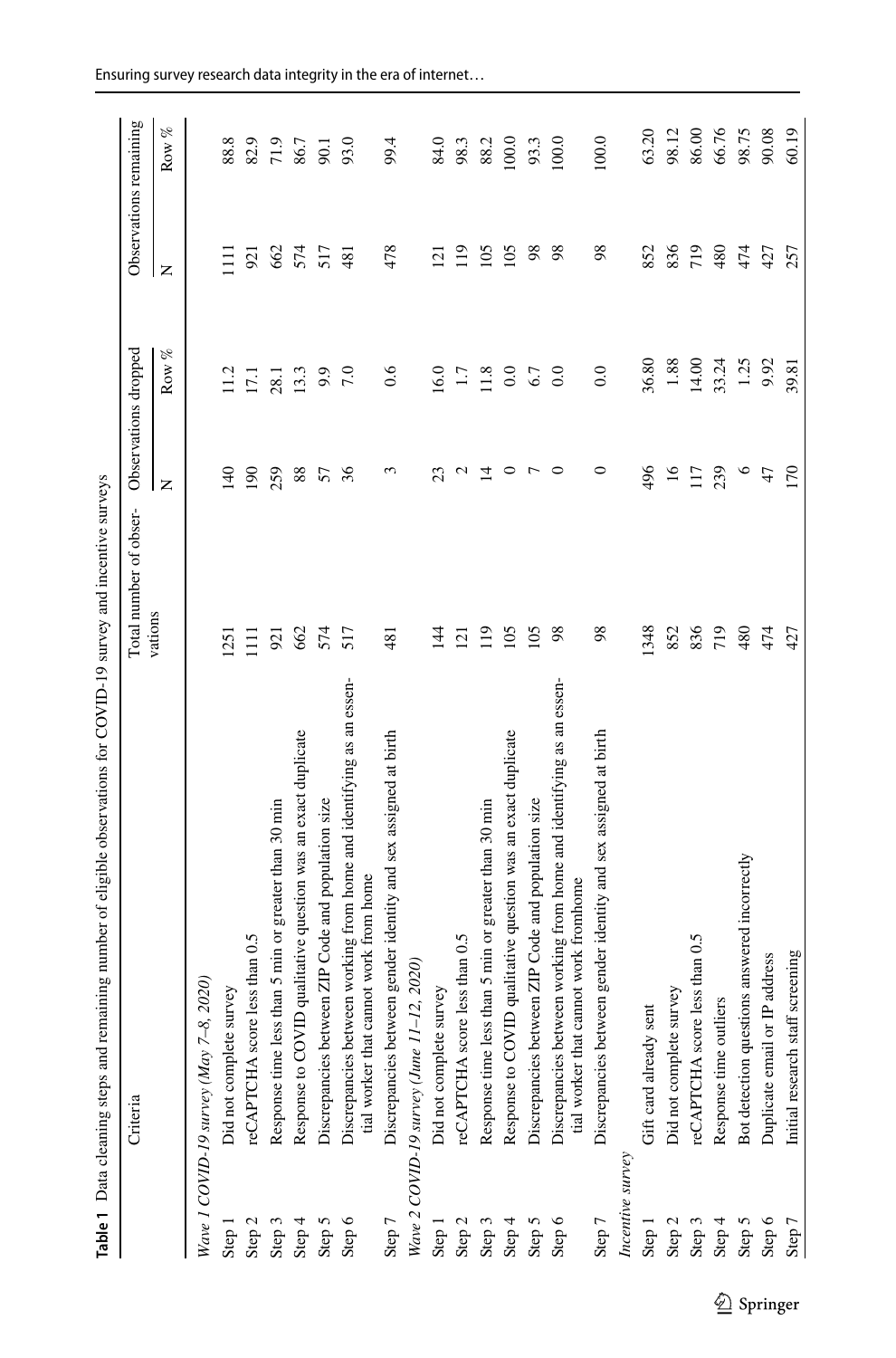$\underline{\textcircled{\tiny 2}}$  Springer

|             |             | Total number of obser- Observations dropped |     |         |     | Observations remaining |
|-------------|-------------|---------------------------------------------|-----|---------|-----|------------------------|
|             |             | vations                                     |     | Row $%$ |     | Row $\%$               |
| ina<br>tep. | 257<br>heck |                                             | 140 | 54.47   | 117 | 45.53                  |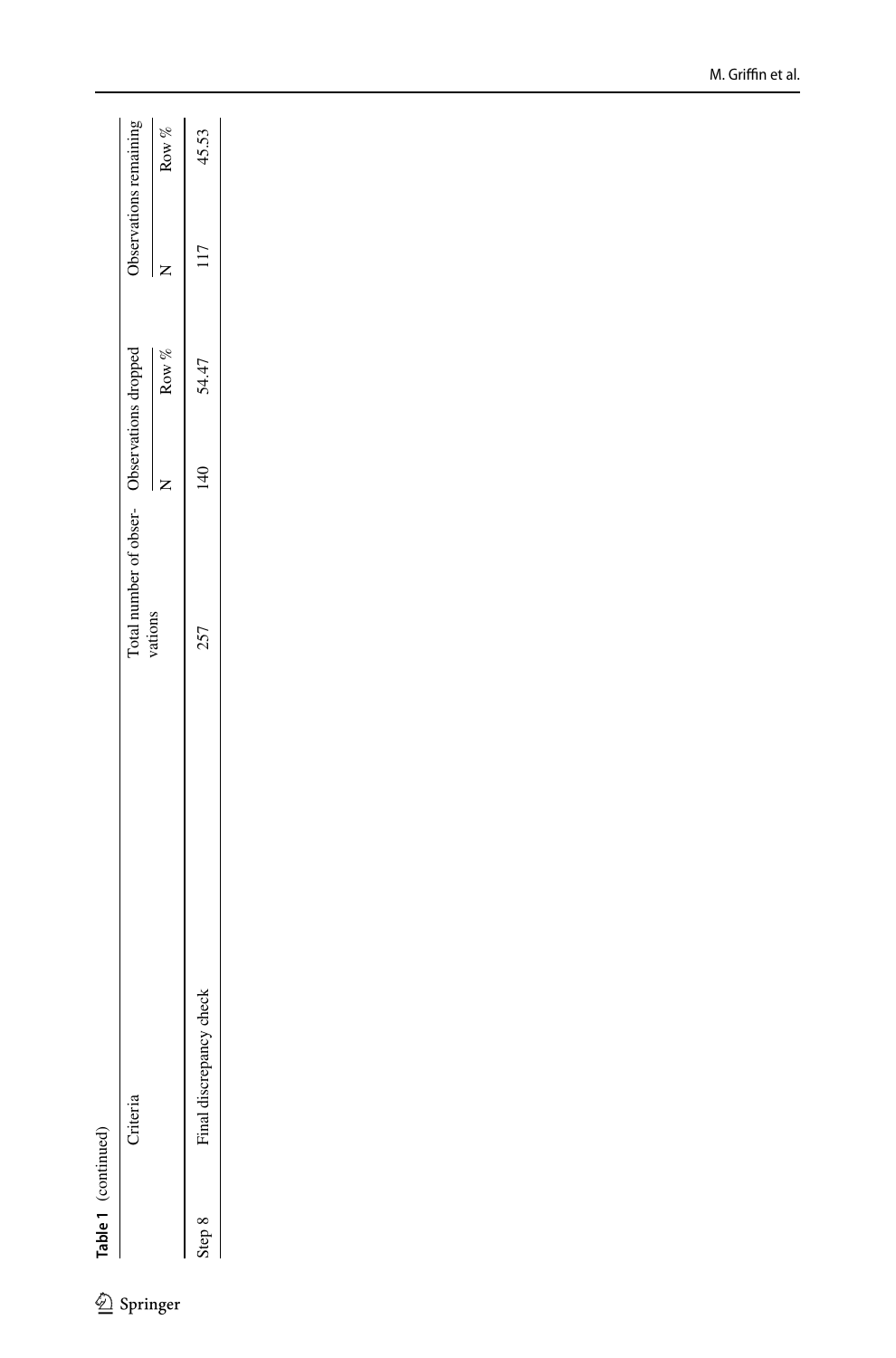confrmed by the extant literature. An online research study utilized an open-ended question with a three-character-minimum response and found no illogical responses indicative of bots. Only 17 of the 308 recorded responses "skipped" the question using spaces or periods, indicating that bots were likely unable to bypass the qualitative item (Yarrish et al. [2019\)](#page-13-6). To help identify bot responses in the future, researchers should build in multiple qualitative questions and consider making one of them a requirement for submitting the survey.

Another useful check was to ask for the same data point in multiple formats. For our study, we relied on the reported ZIP Code and population size of the place where the respondent lived. Overall, we identifed 57 (9.9%) bot responses from this step in our data integrity protocol. While there is the possibility for misclassifcation of population size by individual respondents, this will likely result in the exclusion of only a few responses. Similar to our assessment of demographic discrepancies, other researchers have used duplicate gender identity questions to trigger a logic check for subsequent data. Researchers at the University of Minnesota identifed bot-based responses from individuals who indicated that they were cisgender and answered questions about trans identity, as the bots were following underlying code rather than survey logic (Perkel [2020](#page-12-19)). We recommend the use of redundant demographic measures (e.g., assessing both ZIP code and self-reported population of area) and checking for responses to "hidden" questions.

In the second wave of our data collection process, we implemented the same data integrity protocol and have only detected a minimal number of possible bots. Additionally, the change to our incentives was crucial. While a \$5 gift card may not appear to be coercive, the cumulative value accrued by bots becomes a lucrative way to earn an income. Given that an average bot can be coded and repurposed to take diferent Qualtrics surveys or prebuilt (e.g., using websites like <http://ultimatesurveybot.com/>), the return on investment for a technologically savvy person is considerable. The simple change in our protocol from ofering a \$5 gift card for every completed survey and mentioning the amount in recruitment materials to rafing ten \$100 gift cards without mentioning the amount dramatically reduced the proportion of bot responses during the initial and second two-day recruitment periods. Other studies have found that careful dissemination of participation incentives may dissuade bots, specifcally if recruitment was exclusively in venues where individuals are more likely to take the survey in good faith (Yarrish et al. [2019](#page-13-6)). Furthermore, we specifcally did not use social media advertising to expand the reach of our survey. While this lowers the total sample, it also helps reduce the number of bot responses by limiting the sample to a known network of LGBTQ+related virtual spaces. This is especially important when research is conducted with niche populations as bots can determine inclusion criteria responses fairly quickly (Sterzing et al. [2018;](#page-13-3) Russomanno et al. [2019](#page-12-8); Iribarren et al. [2018\)](#page-12-9). The results of our study and the available literature suggest that future internet-based research should implement raffle-based incentive structures to prevent bot infltration.

#### **4.1 Limitations**

This study is not without limitations. The main limitation is that we could not analyze the exact efect of the change in reimbursement structure, as we had a lower number of respondents in the second wave, attributable to the large number of bot responses in the frst wave. Additionally, since we utilized the same recruitment methods, most of the individuals who were interested in participating likely did so in the frst wave. Despite the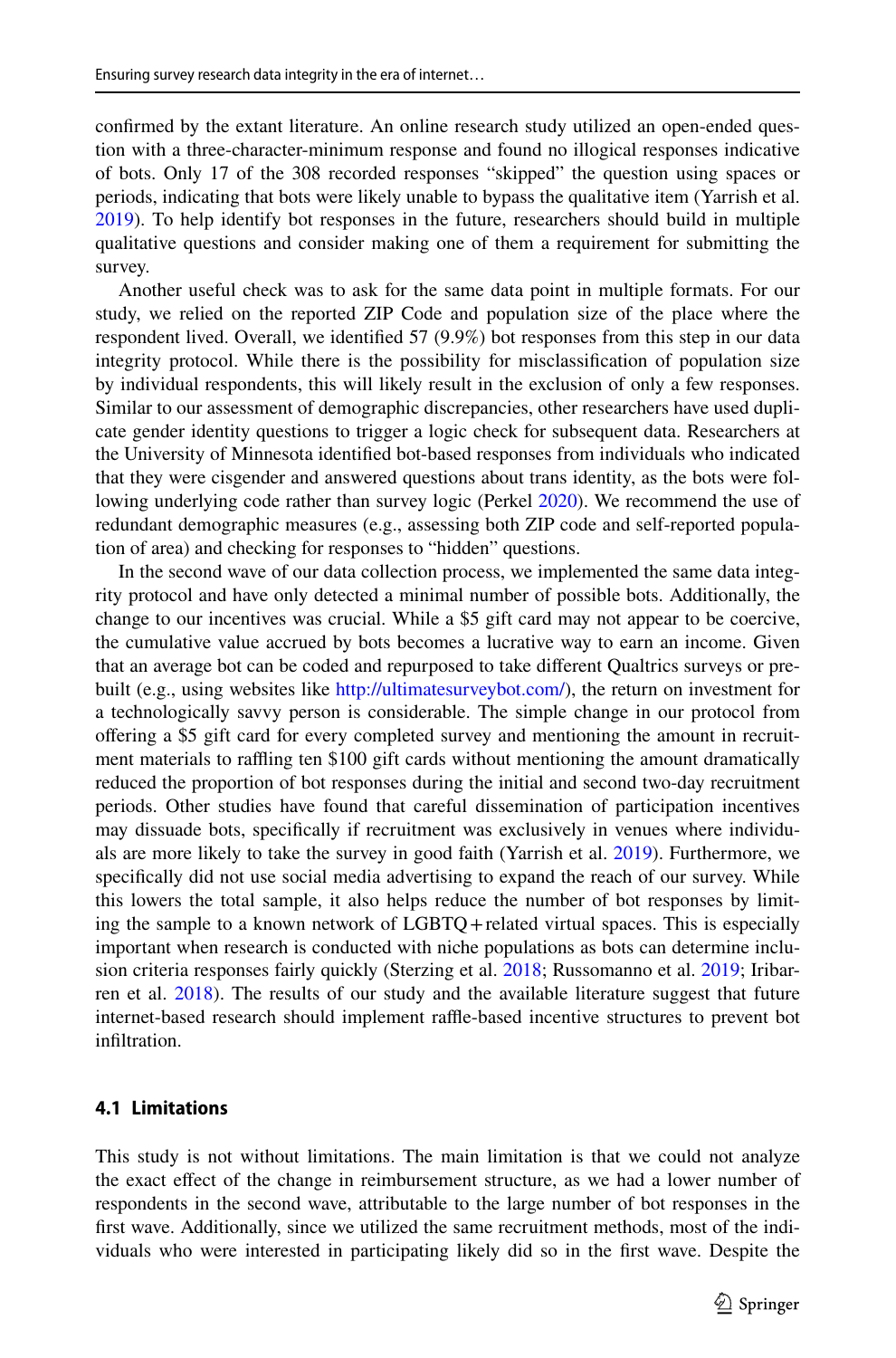lower number of human participants, the non-existence of bot-based responses is a strength of our second-wave data collection methodology.

### **5 Conclusion**

As researchers use the internet to conduct studies with increasingly limited funding and in precarious situations, it is imperative that data integrity protocols be included in the study design from the beginning. By randomizing participant incentives and proactively building in data integrity verifcation questions, researchers can more efectively limit the number of and more easily identify bot responses included in the data. Furthermore, future peer-reviewed literature of internet-based research should clearly detail data integrity protocols and provide data on the identifed and excluded bot responses. As internet research becomes more common, researchers across disciplines have the opportunity to create a vast collection of bot detection methodologies that serve us as researchers and science as a whole.

**Acknowledgements** The study was funded using Rutgers University discretionary funding and was approved by the Rutgers University Institutional Review Board.

**Authors' contributions** Not applicable.

**Funding** The study was funded using Rutgers University discretionary funding.

**Availability of data and materials** Not applicable.

**Code availability** Not applicable.

### **Declarations**

**Confict of interest** Not applicable.

**Ethics approval** The Rutgers University Institutional Review Board approved the study protocol.

**Consent to participate** All participants provided tacit consent prior to enrollment.

**Consent for publication** Not applicable.

## **References**

- <span id="page-11-4"></span>Augello, A., Gentile, M., Dignum, F.: An overview of open-source chatbots social skills. In: International conference on internet science, pp. 236–248. Springer, Cham (2017)
- <span id="page-11-2"></span>Bond, K.T., Yoon, I.S., Houang, S.T., Downing, M.J., Grov, C., Hirshfeld, S.: Transactional sex, substance use, and sexual risk: comparing pay direction for an internet-based US sample of men who have sex with men. Sex. Res. Soc. Policy **16**(3), 255–267 (2019). <https://doi.org/10.1007/s13178-018-0366-5>
- <span id="page-11-1"></span>Bowen, A., Ball, K.: REPORT: creating and piloting a survey to determine readiness in rural populations in Ohio (2020). [https://digitalcommons.otterbein.edu/stu\\_doc/47](https://digitalcommons.otterbein.edu/stu_doc/47). Accessed 15 Jan 2021
- <span id="page-11-3"></span>Buchanan, E.M., Scofeld, J.E.: Methods to detect low quality data and its implication for psychological research. Behav. Res. Methods **50**(6), 2586–2596 (2018).<https://doi.org/10.3758/s13428-018-1035-6>
- <span id="page-11-0"></span>Campbell, R.M., Venn, T.J., Anderson, N.M.: Cost and performance tradeofs between mail and internet survey modes in a nonmarket valuation study. J. Environ. Manag. **210**, 316–327 (2018). [https://doi.org/](https://doi.org/10.1016/j.jenvman.2018.01.034) [10.1016/j.jenvman.2018.01.034](https://doi.org/10.1016/j.jenvman.2018.01.034)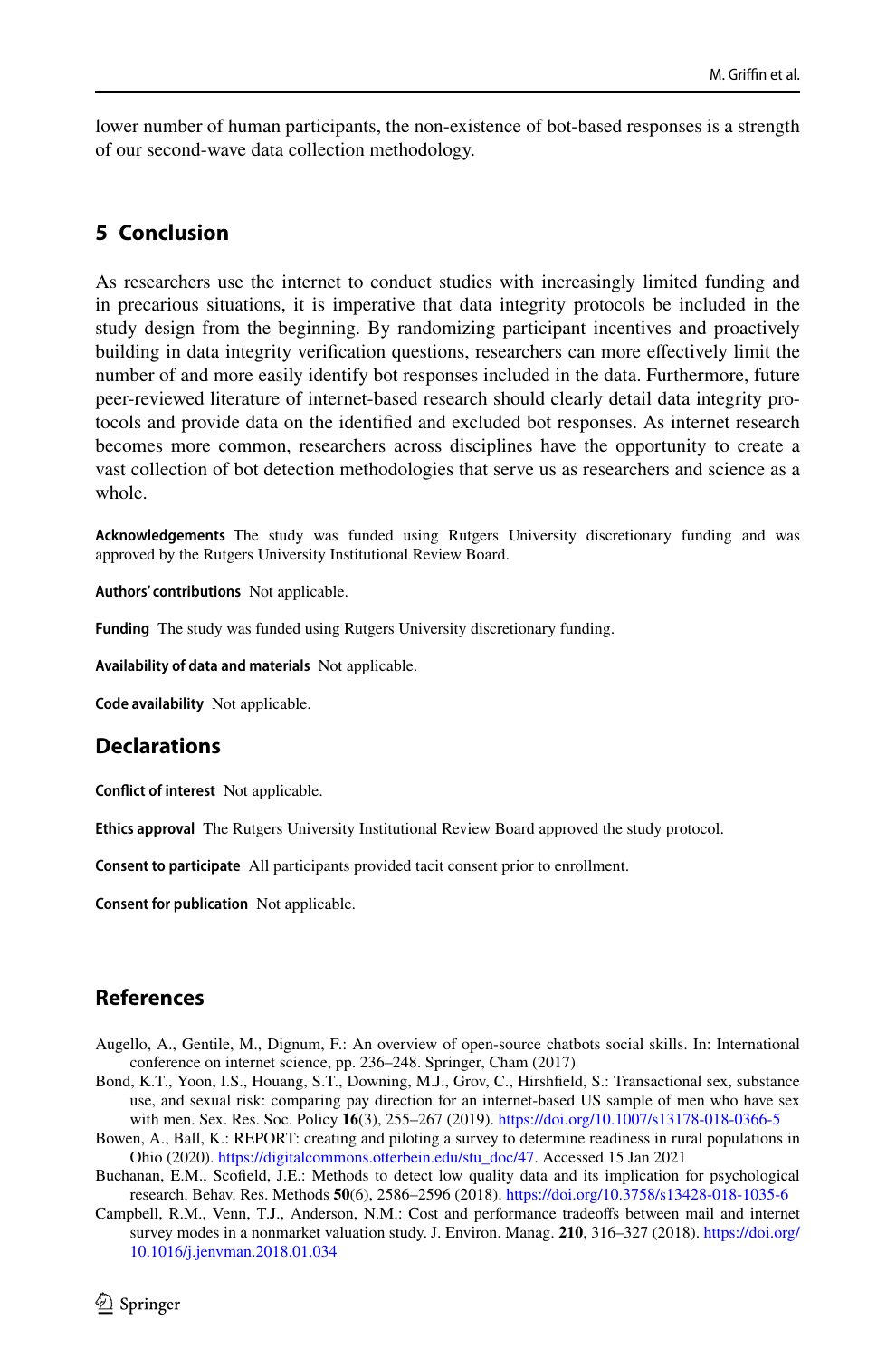- <span id="page-12-15"></span>Cimpian, J.R., Timmer, J.D., Birkett, M.A., Marro, R.L., Turner, B.C., Phillips, G.L., 2nd.: Bias from potentially mischievous responders on large-scale estimates of lesbian, gay, bisexual, or questioning (LGBQ)-heterosexual youth health disparities. Am. J. Public Health **108**(S4), S258–S265 (2018). <https://doi.org/10.2105/AJPH.2018.304407>
- <span id="page-12-0"></span>Das, M., Ester, P., Kaczmirek, L. (eds.): Social and Behavioral Research and the Internet: Advances in Applied Methods and Research Strategies. Routledge, London (2018)
- <span id="page-12-14"></span>Dennis, S.A., Goodson, B.M., Pearson, C.A.: Online worker fraud and evolving threats to the integrity of MTurk data: a discussion of virtual private servers and the limitations of IP-based screening procedures. Behav. Res. Account. **32**(1), 119–134 (2020)
- <span id="page-12-11"></span>Eslahi, M., Salleh, R., Anuar, N.B.: Bots and botnets: an overview of characteristics, detection and challenges. In: 2012 IEEE International Conference on Control System, Computing and Engineering, pp. 349–354 (2012).<https://doi.org/10.1109/ICCSCE.2012.6487169>
- <span id="page-12-12"></span>Godinho, A., Schell, C., Cunningham, J.A.: Out damn bot, out: recruiting real people into substance use studies on the internet. Subst. Abuse **41**(1), 3–5 (2020). [https://doi.org/10.1080/08897077.2019.](https://doi.org/10.1080/08897077.2019.1691131) [1691131](https://doi.org/10.1080/08897077.2019.1691131)
- <span id="page-12-16"></span>Google Developers: reCAPTCHA v3: interpreting the score (2020). [https://developers.google.com/recap](https://developers.google.com/recaptcha/docs/v3#interpreting_the_score) [tcha/docs/v3#interpreting\\_the\\_score](https://developers.google.com/recaptcha/docs/v3#interpreting_the_score). Accessed 15 Jan 2021
- <span id="page-12-5"></span>Guillory, J., Wiant, K.F., Farrelly, M., Fiacco, L., Alam, I., Hofman, L., Crankshaw, E., Delahanty, J., Alexander, T.N.: Recruiting hard-to-reach populations for survey research: using Facebook and Instagram advertisements and in-person intercept in LGBT bars and nightclubs to recruit LGBT young adults. J. Med. Internet Res. **20**(6), e197 (2018).<https://doi.org/10.2196/jmir.9461>
- <span id="page-12-7"></span>Harvey, E.: The impact of Black Lives Matter on Black college students [Master's thesis, George Mason University]. Mason Archival Repository Service (2017).<https://doi.org/10.13021/G8XH52>
- <span id="page-12-9"></span>Iribarren, S.J., Ghazzawi, A., Sheinfl, A.Z., Frasca, T., Brown, W., Lopez-Rios, J., Rael, C.T., Balán, I.C., Crespo, R., Dolezal, C., Carballo-Diéguez, A.: Mixed-method evaluation of social mediabased tools and traditional strategies to recruit high-risk and hard-to-reach populations into an HIV prevention intervention study. AIDS Behav. **22**(1), 347–357 (2018)
- <span id="page-12-18"></span>Kim, Y., Dykema, J., Stevenson, J., Black, P., Moberg, D.P.: Straightlining: overview of measurement, comparison of indicators, and efects in mail-web mixed-mode surveys. Soc. Sci. Comput. Rev. **37**(2), 214–233 (2019). <https://doi.org/10.1177/0894439317752406>
- <span id="page-12-6"></span>McInroy, L.B.: Pitfalls, potentials, and ethics of online survey research: LGBTQ and other marginalized and hard-to-access youths. Soc. Work Res. **40**(2), 83–94 (2016). [https://doi.org/10.1093/swr/](https://doi.org/10.1093/swr/svw005) [svw005](https://doi.org/10.1093/swr/svw005)
- <span id="page-12-1"></span>McMaster, H.S., LeardMann, C.A., Speigle, S., Dillman, D.A., Millennium Cohort Family Study Team: An experimental comparison of web-push vs. paper-only survey procedures for conducting an indepth health survey of military spouses. BMC Med. Res. Methodol. **17**(1), 73 (2017). [https://doi.](https://doi.org/10.1186/s12874-017-0337-1) [org/10.1186/s12874-017-0337-1](https://doi.org/10.1186/s12874-017-0337-1)
- <span id="page-12-10"></span>Nwana, H.S.: Software agents: an overview. Knowl. Eng. Rev. **11**(3), 205–244 (1996). [https://doi.org/10.](https://doi.org/10.1017/S026988890000789X) [1017/S026988890000789X](https://doi.org/10.1017/S026988890000789X)
- <span id="page-12-19"></span>Perkel, J.M.: Mischief-making bots attacked my scientifc survey. Nature **579**(7799), 461 (2020). [https://](https://doi.org/10.1038/d41586-020-00768-0) [doi.org/10.1038/d41586-020-00768-0](https://doi.org/10.1038/d41586-020-00768-0)
- <span id="page-12-13"></span>Pozzar, R., Hammer, M.J., Underhill-Blazey, M., Wright, A.A., Tulsky, J.A., Hong, F., Gundersen, D.A., Berry, D.L.: Threats of bots and other bad actors to data quality following research participant recruitment through social media: cross-sectional questionnaire. J. Med. Internet Res. **22**(10), e23021 (2020)
- <span id="page-12-17"></span>Qualtrics: Fraud detection—qualtrics support (2021). [https://www.qualtrics.com/support/survey-platf](https://www.qualtrics.com/support/survey-platform/survey-module/survey-checker/fraud-detection/) [orm/survey-module/survey-checker/fraud-detection/.](https://www.qualtrics.com/support/survey-platform/survey-module/survey-checker/fraud-detection/) Accessed 15 Jan 2021
- <span id="page-12-8"></span>Russomanno, J., Patterson, J.G., Tree, J.M.J.: Social media recruitment of marginalized, hard-to-reach populations: development of recruitment and monitoring guidelines. JMIR Public Health Surveill. **5**(4), e14886 (2019)
- <span id="page-12-4"></span>Sanchez, T.H., Zlotorzynska, M., Sineath, R.C., Kahle, E., Tregear, S., Sullivan, P.S.: National trends in sexual behavior, substance use and HIV testing among United States men who have sex with men recruited online, 2013 through 2017. AIDS Behav. **22**(8), 2413–2425 (2018). [https://doi.org/](https://doi.org/10.1007/s10461-018-2168-4) [10.1007/s10461-018-2168-4](https://doi.org/10.1007/s10461-018-2168-4)
- <span id="page-12-3"></span>Schmidt, A.J., Bourne, A., Weatherburn, P., Reid, D., Marcus, U., Hickson, F., Network, T.E.: Illicit drug use among gay and bisexual men in 44 cities: fndings from the European MSM Internet Survey (EMIS). Int. J. Drug Policy **38**, 4–12 (2016). <https://doi.org/10.1016/j.drugpo.2016.09.007>
- <span id="page-12-2"></span>Schonlau, M., Couper, M.P.: Options for conducting web surveys. Stat. Sci. **32**(2), 279–292 (2017). <https://doi.org/10.1214/16-STS597>